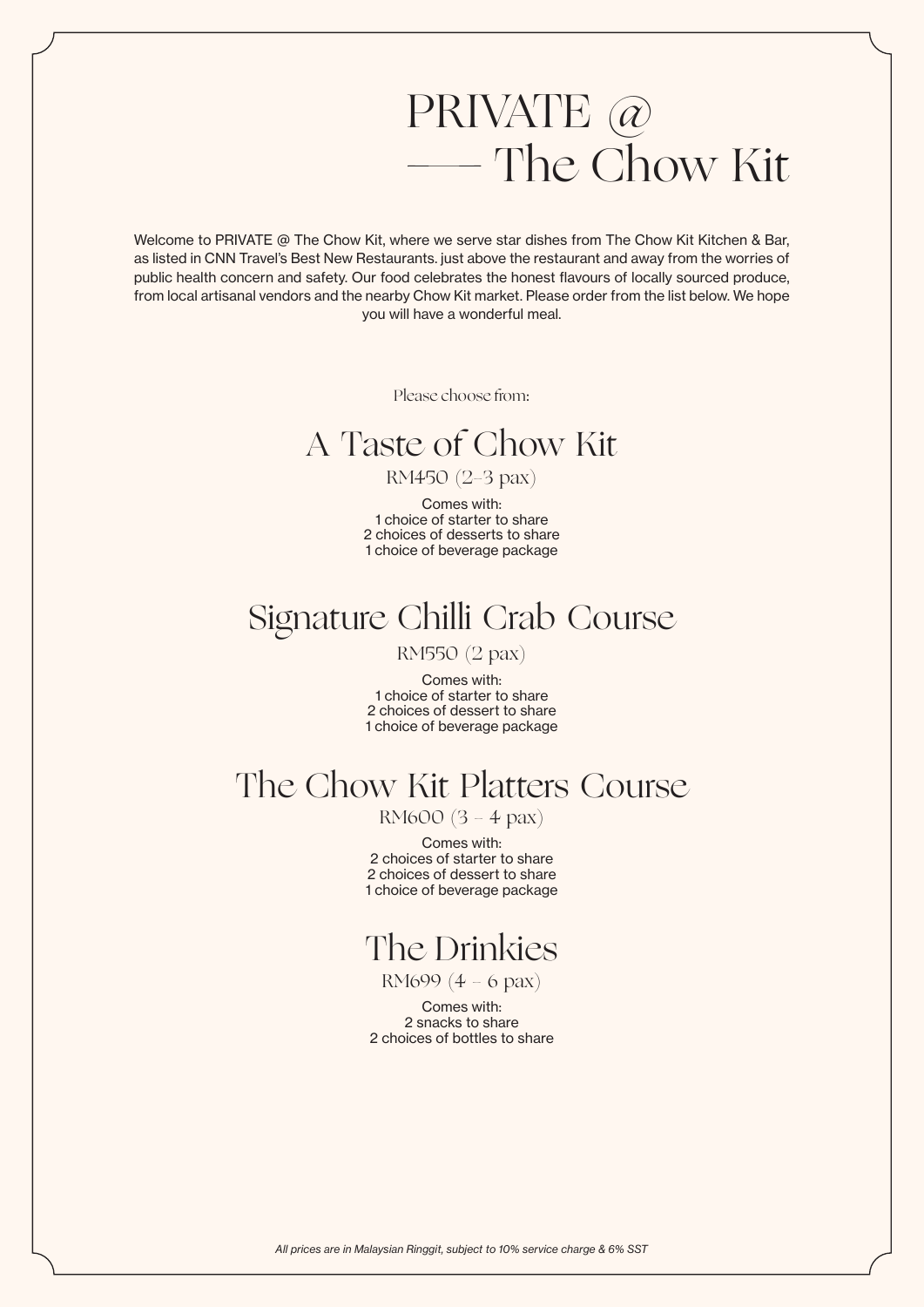*A Taste of* Chow Kit

RM450 (2-3 pax)

A nod to all that is Chow Kit, these 7 divine small-plates will leave you spoilt for choice.Perfect for sharing with friends & family when you want to try a little of everything.

Choose 1

Bergedil Sumbat | Kerabu Mangga with Squid **Starter** 

Choose 3 Nyonya Kari Kapitan | Kambing Kuzi | Daging Hitam Manis | Ayam Kampung Emas Meat & Poultry

Choose 2 Squid Sambal Petai | Ikan Assam Pedas | Sambal Udang Seafood

Choose 2 Kacang Botol | Terung Balado Vegetables

Choose 2 Royal Pudding | Pineapple Cheesecake Dessert

Choose from Beverage

## 1 bottle of

Red Wine White Wine

1 bottle of 4 Cocktails<br>
Red Wine Moscow Mule<br>
White Wine Calamansi Tom Collins<br>
Non- alcoholic Wine La Paloma Moscow Mule Calamansi Tom Collins La Paloma Gula Melaka Penicilin

## 6 Mocktails

Peppered Tropics Spied Nanas Sunkissed Cooler

*All prices are in Malaysian Ringgit, subject to 10% service charge & 6% SST*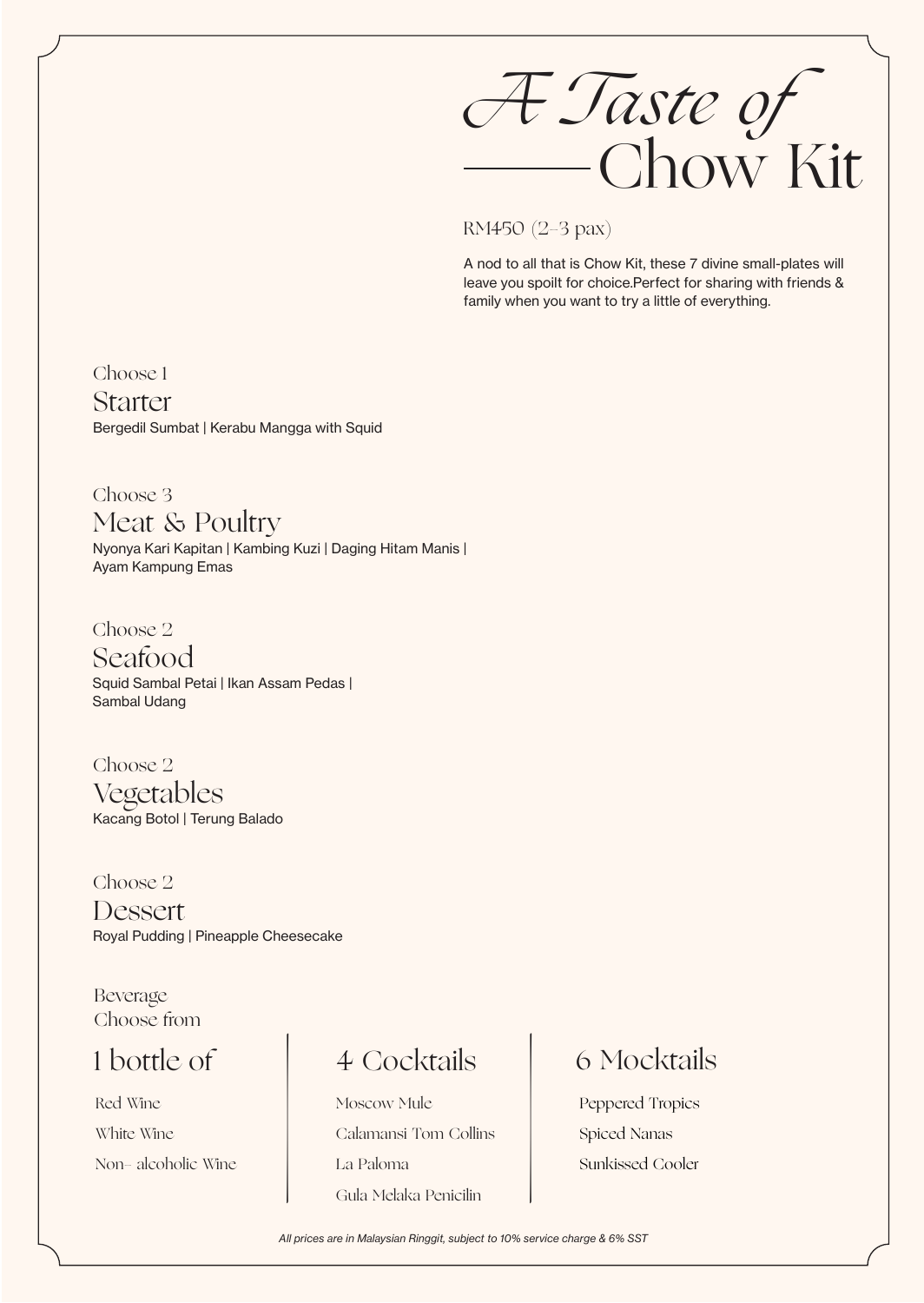*Signature* Chilli — Crab Course

RM550 (2 pax)

Indulge in freshly caught mud crabs stir-fried in our signature sweet and spicy gravy paired with al-dente pasta to soak up the savoury sauce. Comes with a choice of beverage package.

Pre-order is necessary. Confirmation is required *24 hours in advance.*

Choose 1

Bergedil Sumbat | Kerabu Mangga with Squid Starter

#### Main Signature Chilli Crab & Pasta

Fresh mud crabs in our signature sweet & spicy sauce, served with 6pcs of deep-fried Mantous & spaghetti aglio oglio

Choose 2 Royal Pudding | Pineapple Cheesecake **Desserts** 

Choose from Beverage

## 1 bottle of

Red Wine White Wine

1 bottle of 4 Cocktails<br>
Red Wine Moscow Mule<br>
White Wine Calamansi Tom Collins<br>
Non- alcoholic Wine La Paloma Moscow Mule Calamansi Tom Collins La Paloma Gula Melaka Penicilin

## 6 Mocktails

Peppered Tropics Spied Nanas Sunkissed Cooler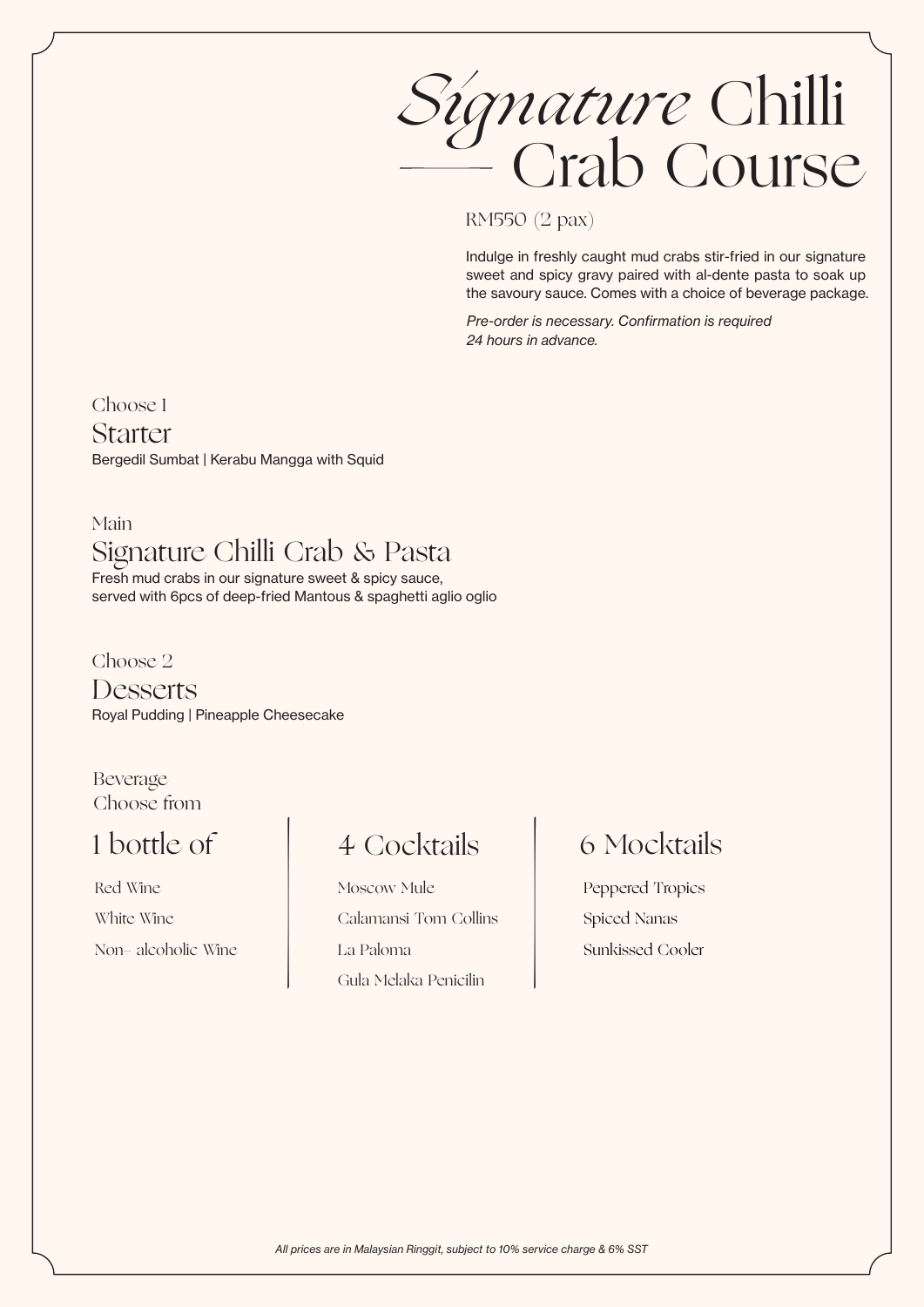*The Chow Kit* Platters

#### RM600 (3 - 4 pax)

A selection of fresh char-grilled seafood sourced daily from Sekinchan & tender meats marinated in a mix of local herbs and spices. All platters are served with 2 portions of nasi ulam & our house-made signature sambal hijau & sambal merah for a flavourful & hearty kick.

#### Choose 2

Bergedil Sumbat | Kerabu Mangga with Squid Starter

#### Choose 1 Platter

### From the Sea

Grilled Squid with tumeric & daun cekur glaze

Grilled Tiger Prawns with sea salt & kalamansi lime

Sauteed Clams with garlic, chillies & lemongrass

Your choice of whole Red Snapper or Seabass (800-1,000g)

#### From the Land

Barbecue Ayam Kampung with coconut percik glaze (Whole bird)

Barbecue Spare Ribs with galangal & star anise

Grilled Lamb Chops with spicy curry marinade

Your choice of Chicken and Beef Satay Grilled Lamb Chops<br>
with spicy curry marinade<br>
Your choice of<br>
Chicken \*\*\* Beef Satay<br>
with our house-made peanut sauce

#### Best of Both Worlds

Barbecue Ayam Kampung with coconut percik glaze (Whole bird)

Barbecue Spare Ribs with galangal & star anise

Grilled Squid with tumeric & daun cekur glaze

Your choice of whole Red Snapper Or Seabass (800-1,000g)

#### Choose 2

Royal Pudding | Pineapple Cheesecake Desserts

Choose from Beverage

### 1 bottle of

Red Wine White Wine

1 bottle of 4 Cocktails<br>
Red Wine Moscow Mule<br>
White Wine Calamansi Tom Collins<br>
Non- alcoholic Wine La Paloma Moscow Mule Calamansi Tom Collins La Paloma Gula Melaka Penicilin

### 6 Mocktails

Peppered Tropics Spiced Nanas Sunkissed Cooler

*All prices are in Malaysian Ringgit, subject to 10% service charge & 6% SST*